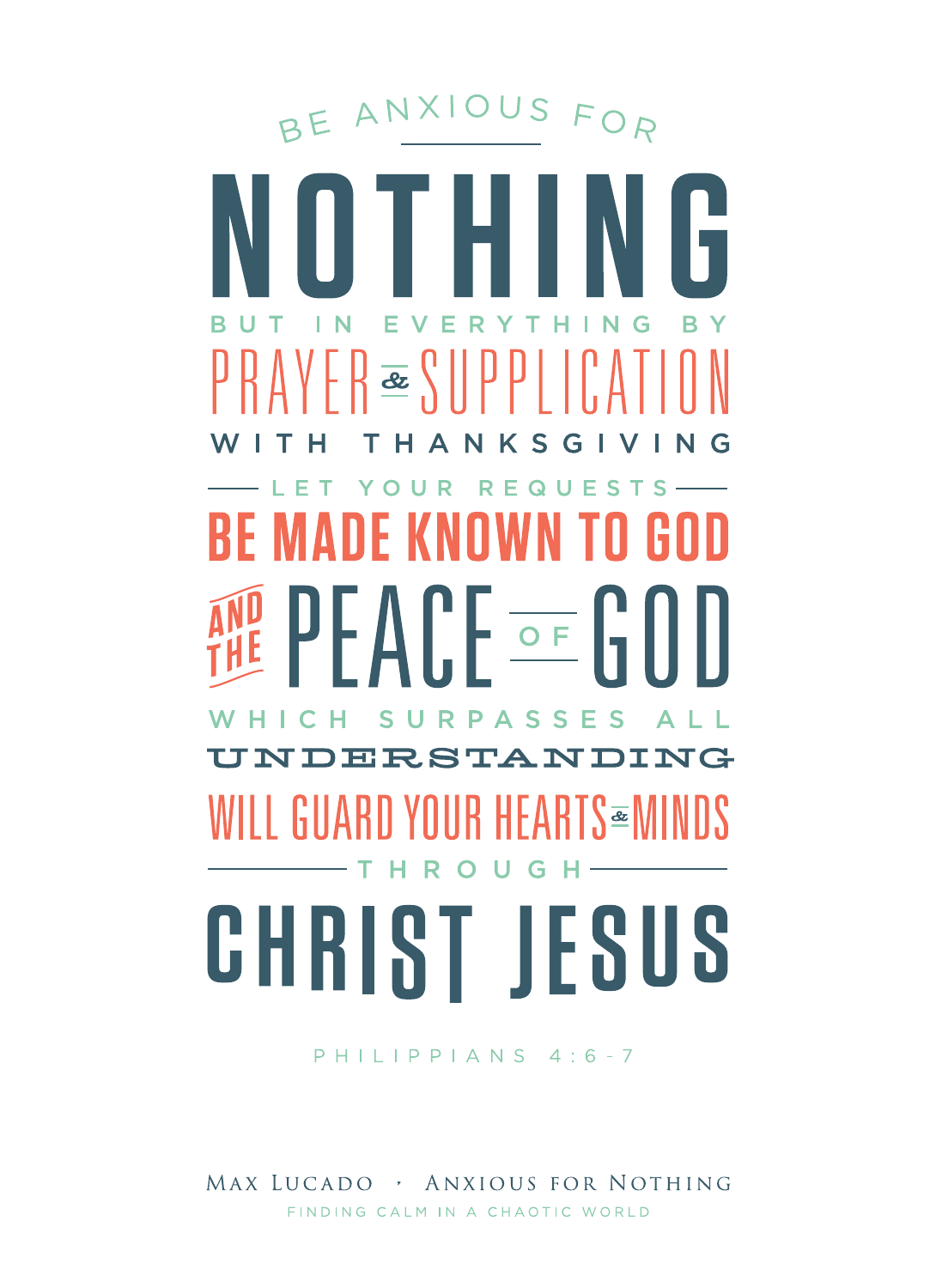# **C.A.L.M**

Write down the C.A.L.M. acronym, and place it somewhere accessible to remind yourself that "the peace of God, which surpasses all understanding, will guard your hearts and minds."

#### **C**elebrate God's goodness.

"Rejoice in the Lord always" (Phil. 4:4).

*How will you express your joy for God's goodness today?*

#### **A**sk God for help.

"Let your requests be made known to God" (v. 6).

*If you don't already keep a prayer journal, start one. Begin with today's requests.*

#### **L**eave your concerns with him.

"With thanksgiving . . ." (v. 6).

*At bedtime review the concerns you left with God this morning. Thank him for relieving you of your anxious thoughts.*

#### **M**editate on good things.

"Think about the things that are good and worthy of praise" (v. 8 ncv).

*Plan your day to include time alone with God.*

*Adapted from* Anxious for Nothing *by Max Lucado.*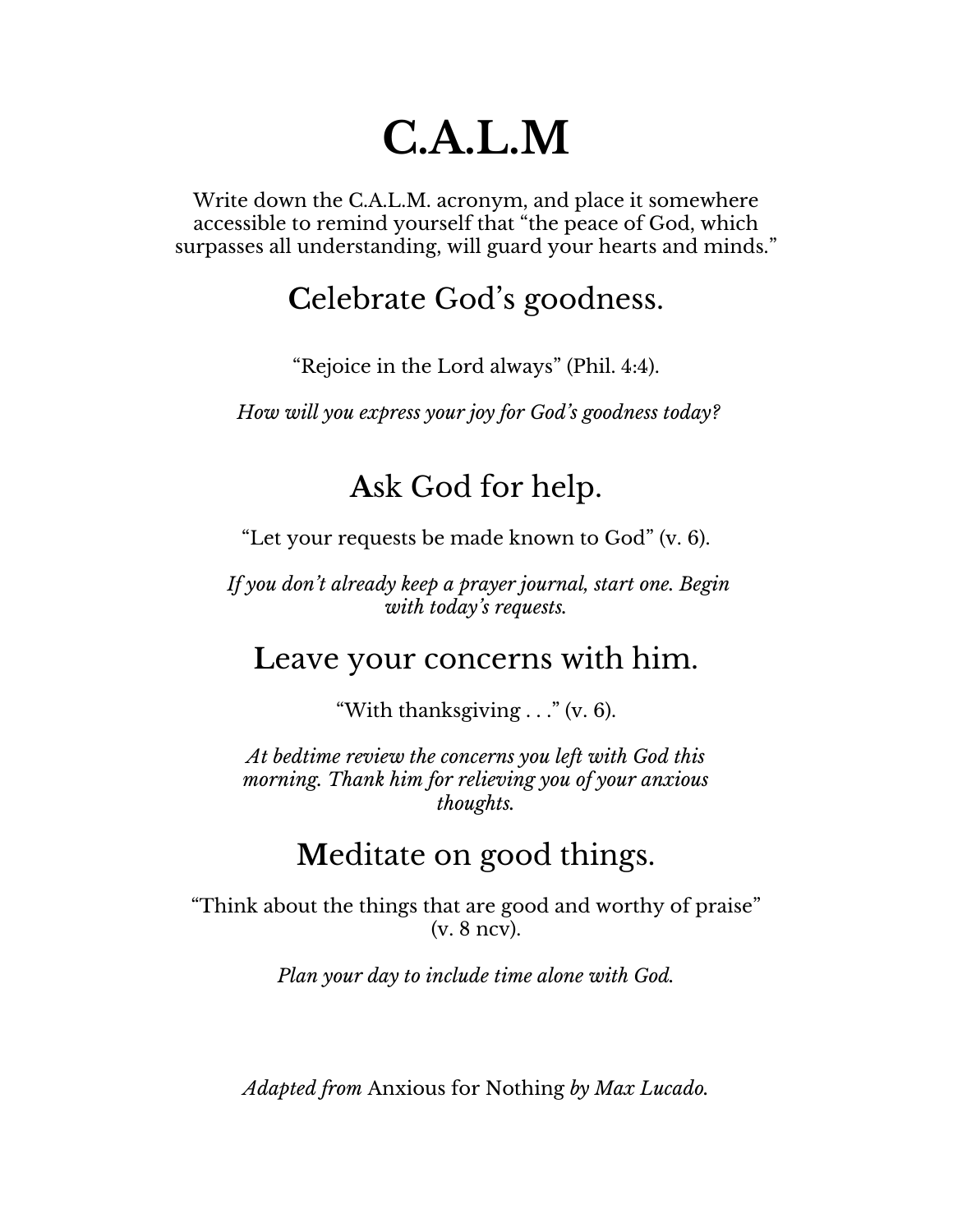# 12 Prayers *for when you feel* Anxious

Adapted from Less Fret, More Faith: An 11-Week Action Plan to Overcome Anxiety by Max Lucado

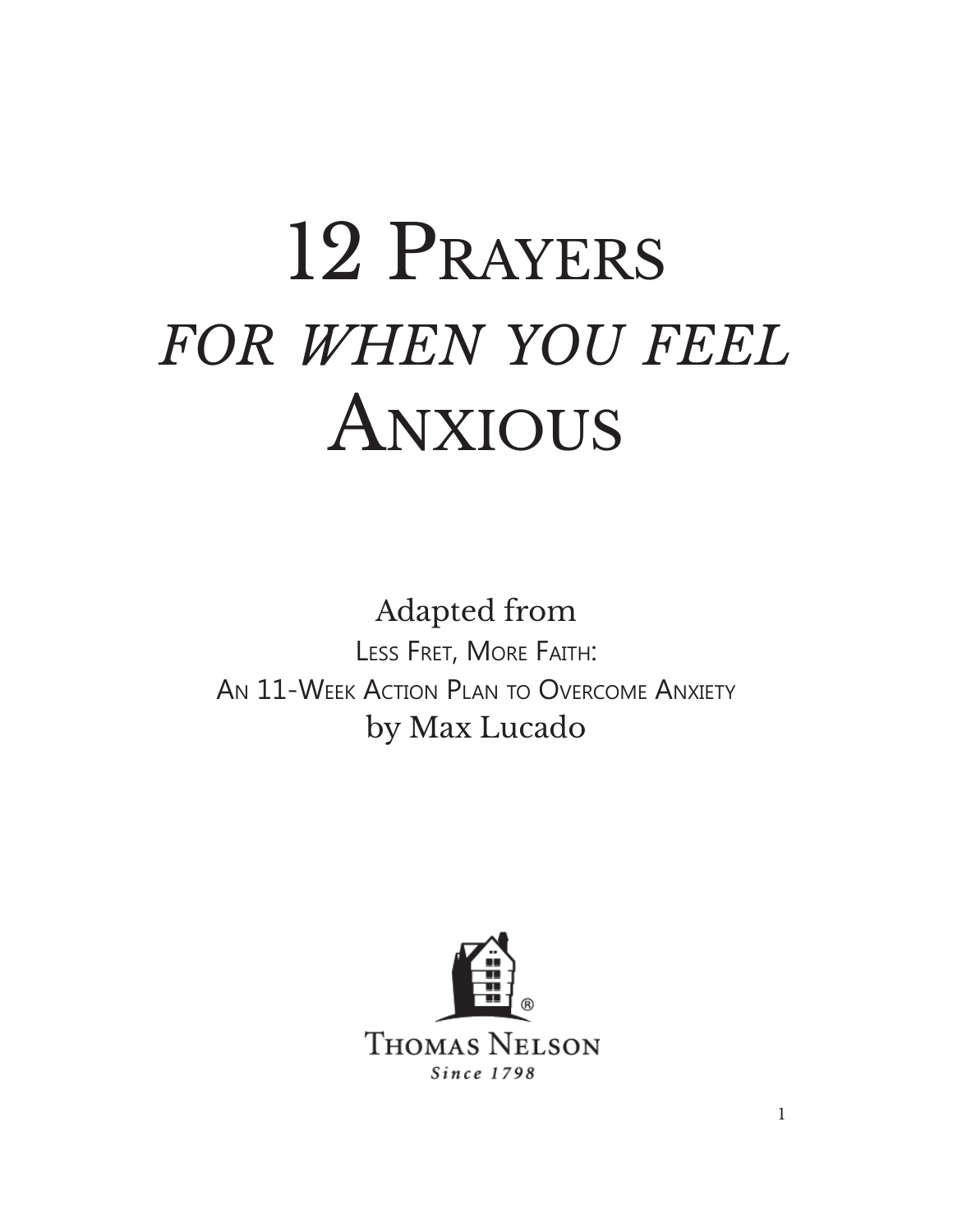#### *Dear Lord,*

*You spoke to storms. Would you speak to ours? You calmed the hearts of the apostles. Would you calm the chaos within us? You told them to fear not. Say the same to us. We are weary from our worry, battered and belittled by the gales of life. Oh Prince of Peace, bequeath to us a spirit of calm.* 

*As we turn the page in this book, will you turn a new leaf in our lives? Quench anxiety. Stir courage. Let us know less fret and more faith.* 

*In your name, amen.*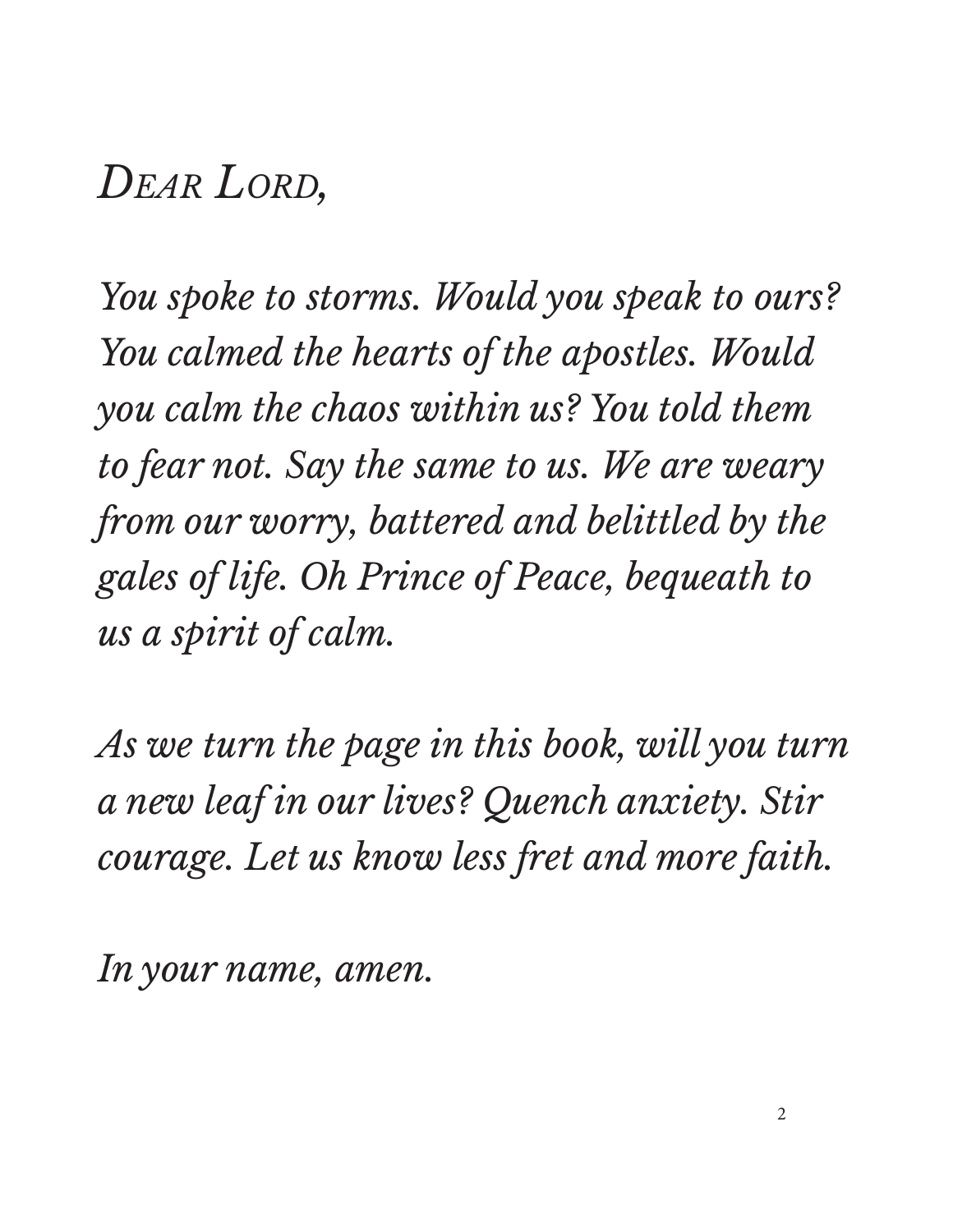#### *Dear Lord,*

*Grant me the wisdom to remember that you are not the source of anxiety. Rather, help me remember that resting in you provides relief from all worry. Give me the courage to choose what is good and pure, even when it is hard or inconvenient.*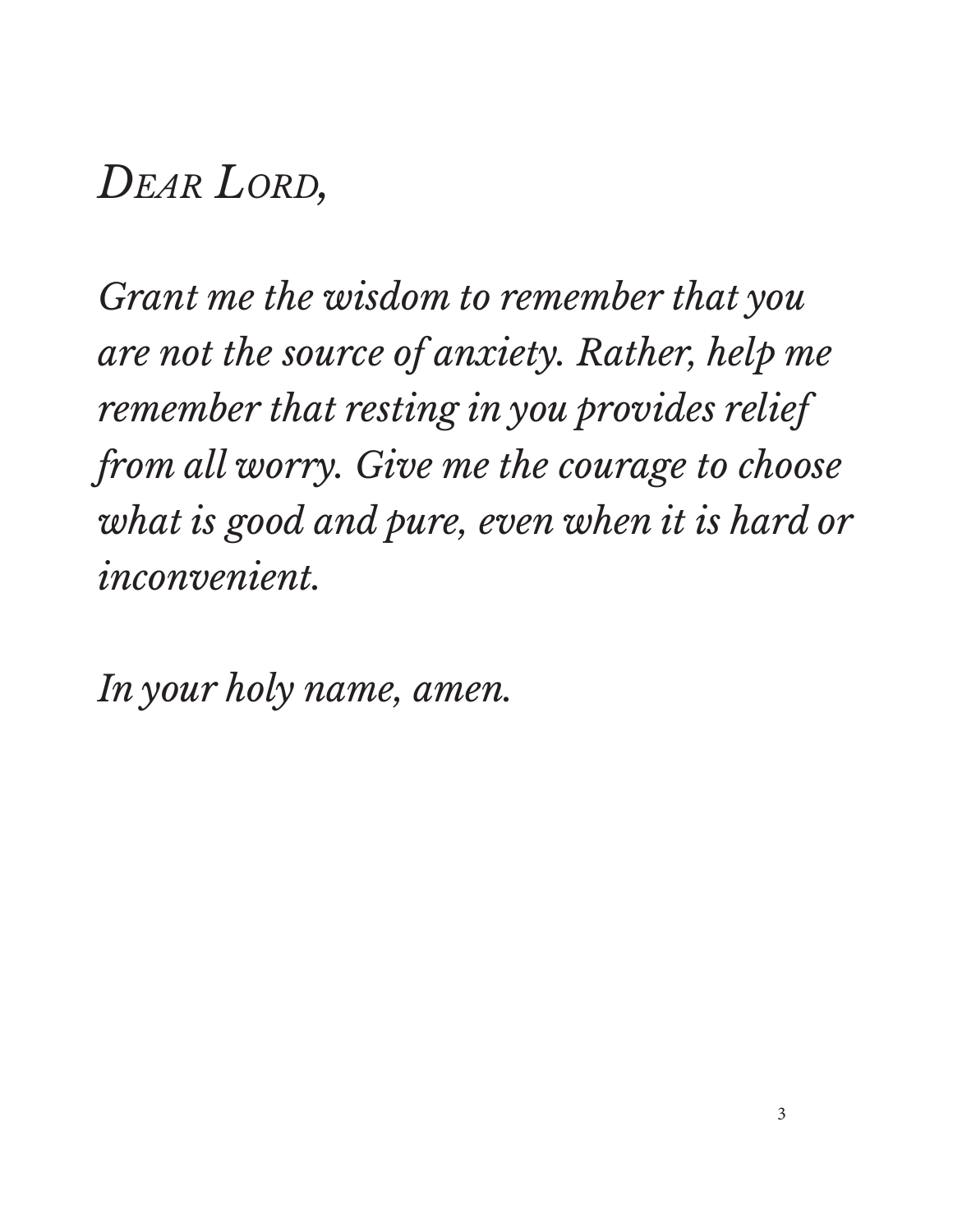# *Father,*

*I release the fears and anxieties I face today, and I place them in your hands. Help me surrender my tendency to try to control certainty. May the truth that you are sovereign over every detail of today bring peace to my heart and my mind.*

*In Jesus' name, amen.*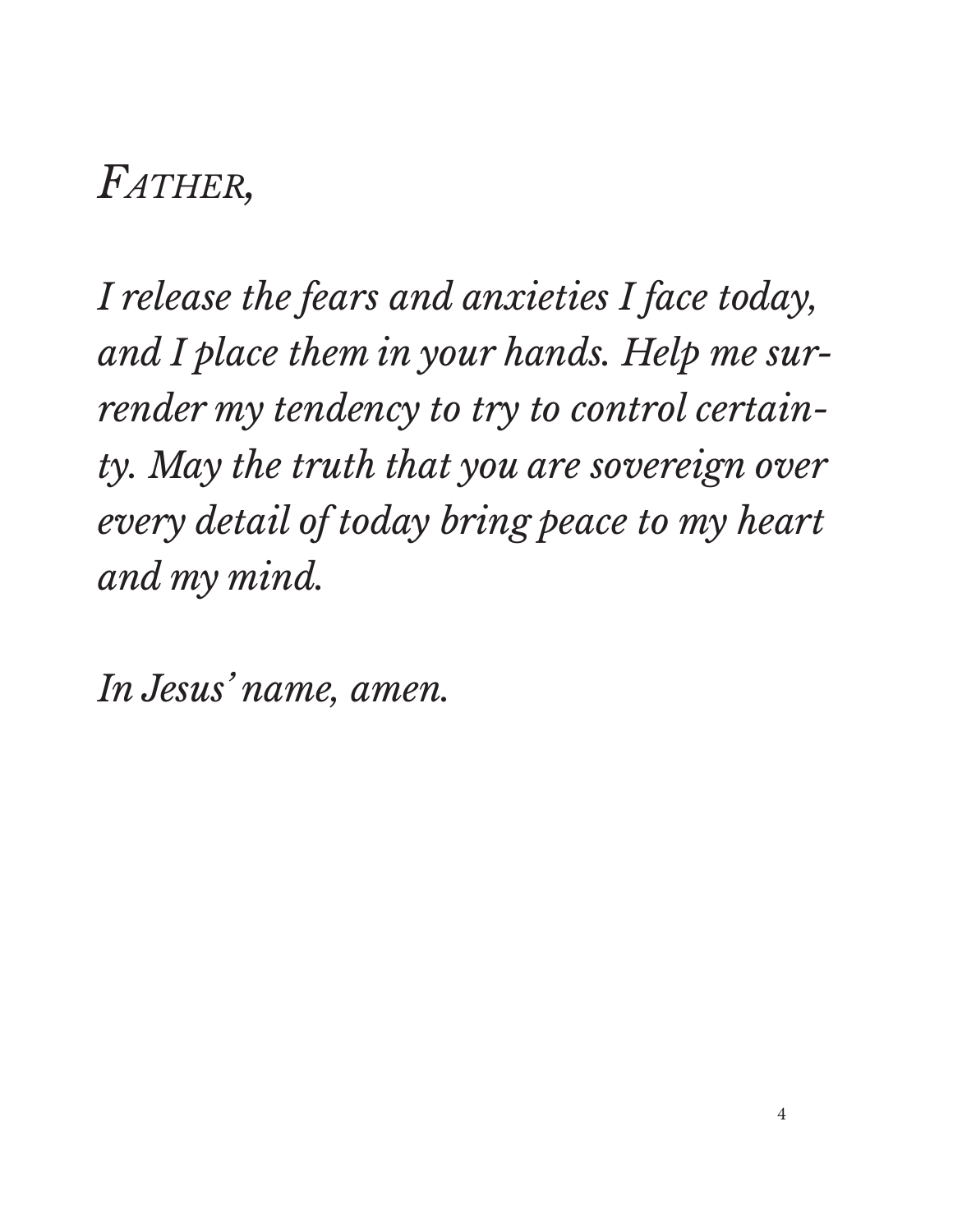*Deconstruct the lies I believe about myself, about the world, and about you. Replace those lies with the truth of your love and care. Help me get out of the way. Please re-create my perspective so that truth reigns and guides my beliefs, decisions, and actions.*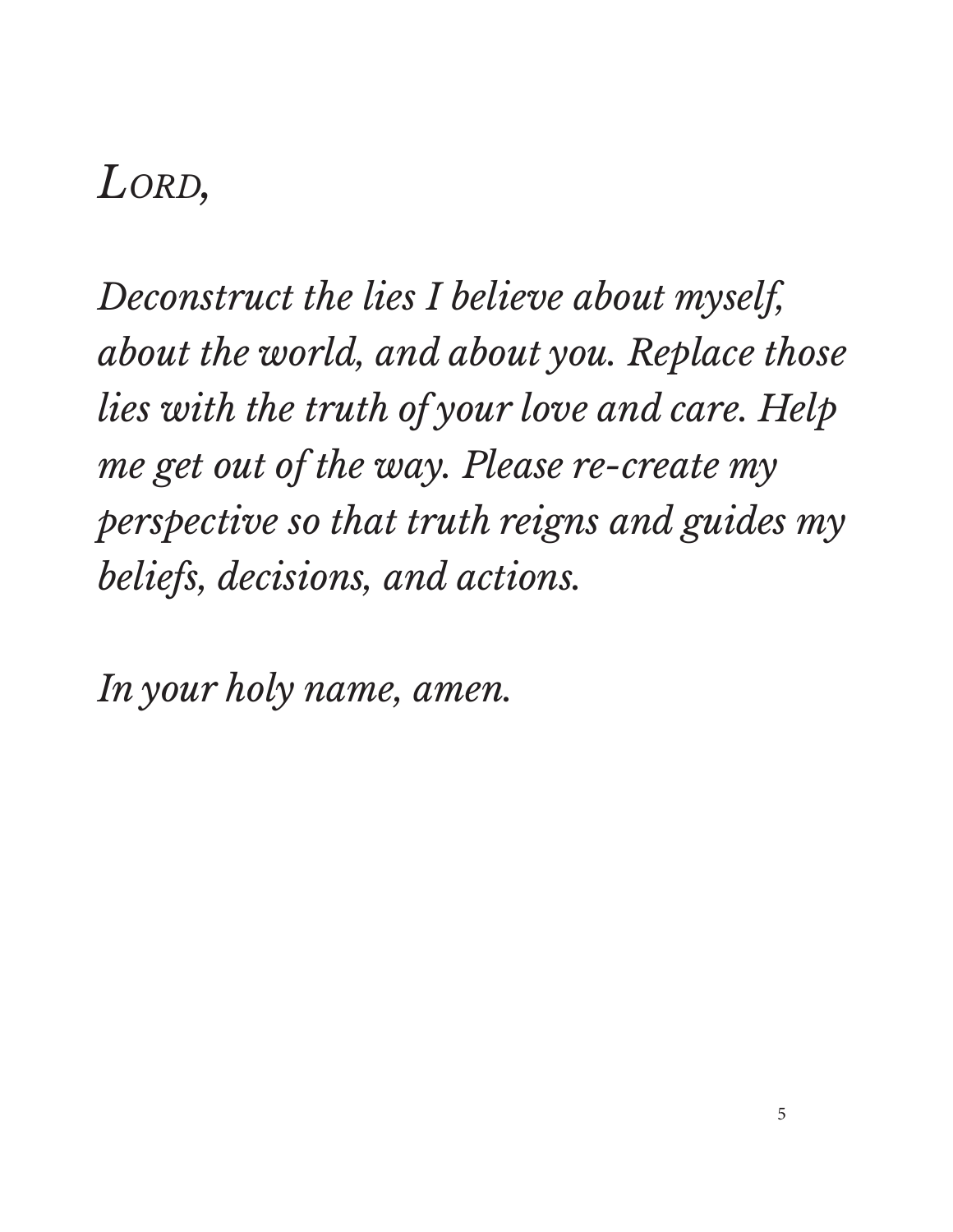*Make my tongue a tree of life! Help me see myself and my situation in light of what you have done for me. Keep your love for me in the forefront of my mind today.* 

*In your precious name, amen.*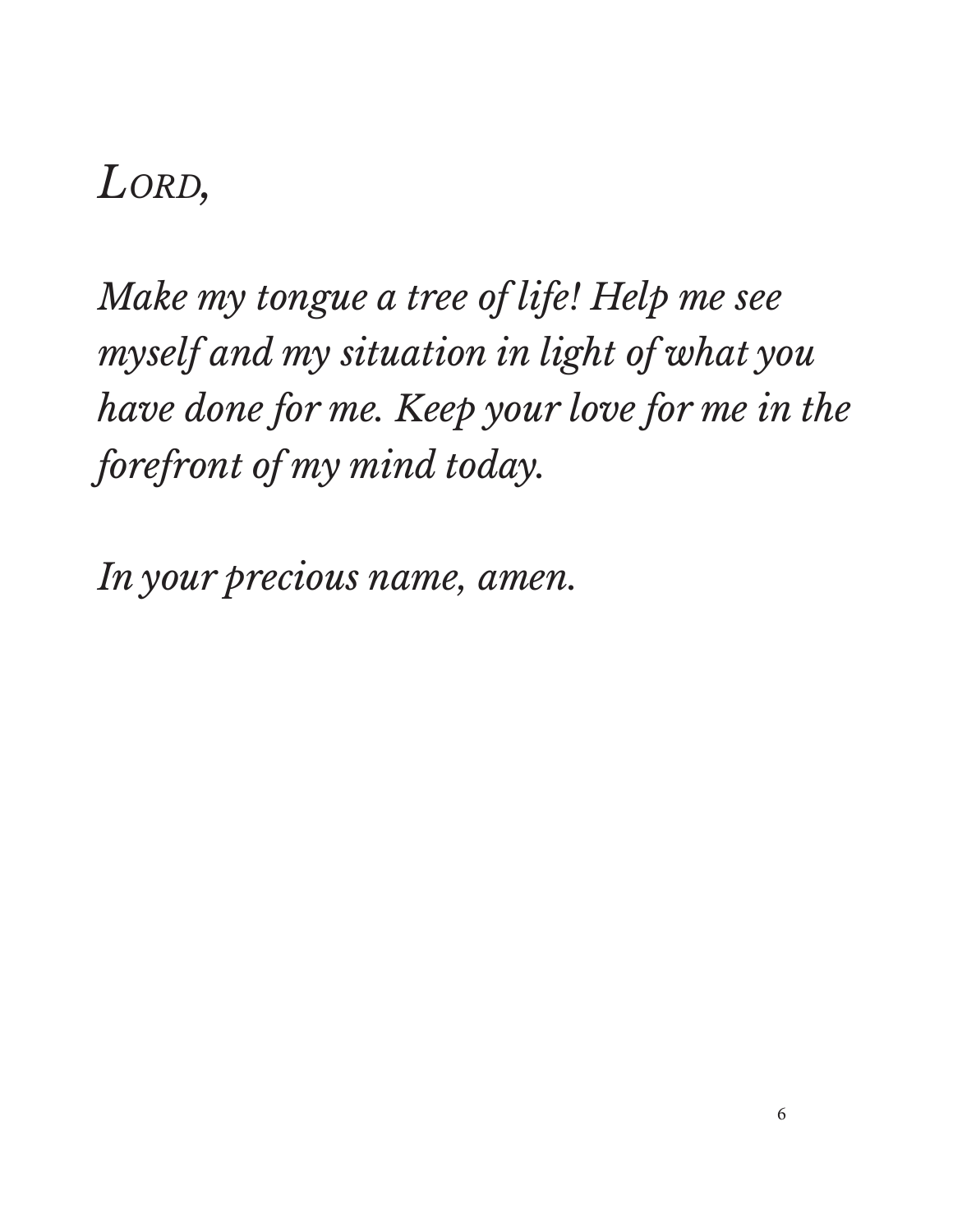*Break me of the need to be busy pursuing a sense of self-worth. Make me secure in who you are and who you have made me to be, and as a result, teach me what it means to truly rest.*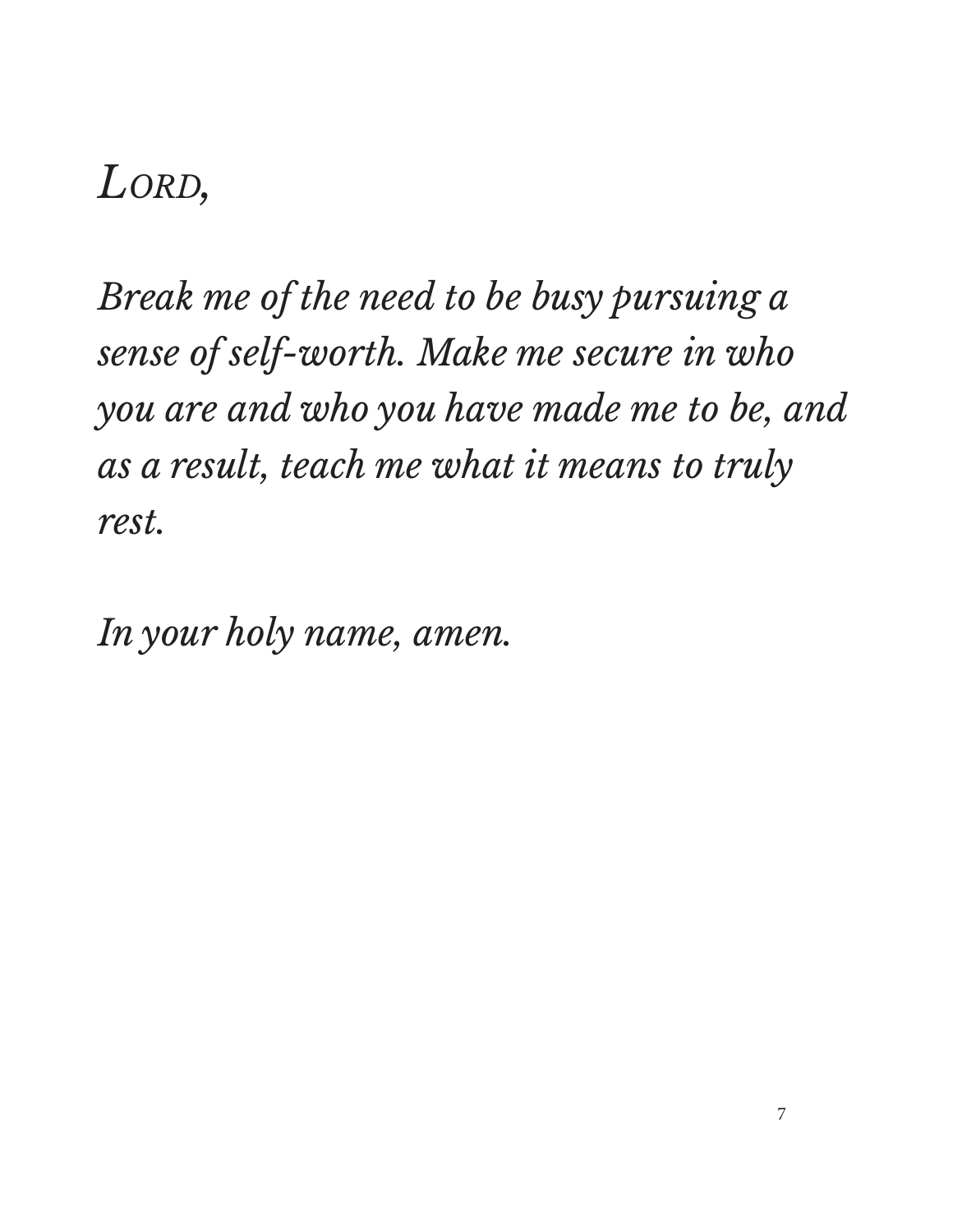*Almighty God,*

*Bolster my prayer life! Make me persistent, courageous, and specific. May I depend on communion with you as much as I depend on the air that I breathe. Teach me a little more each day what it looks like to "pray without ceasing."*

*In your Son's name, amen.*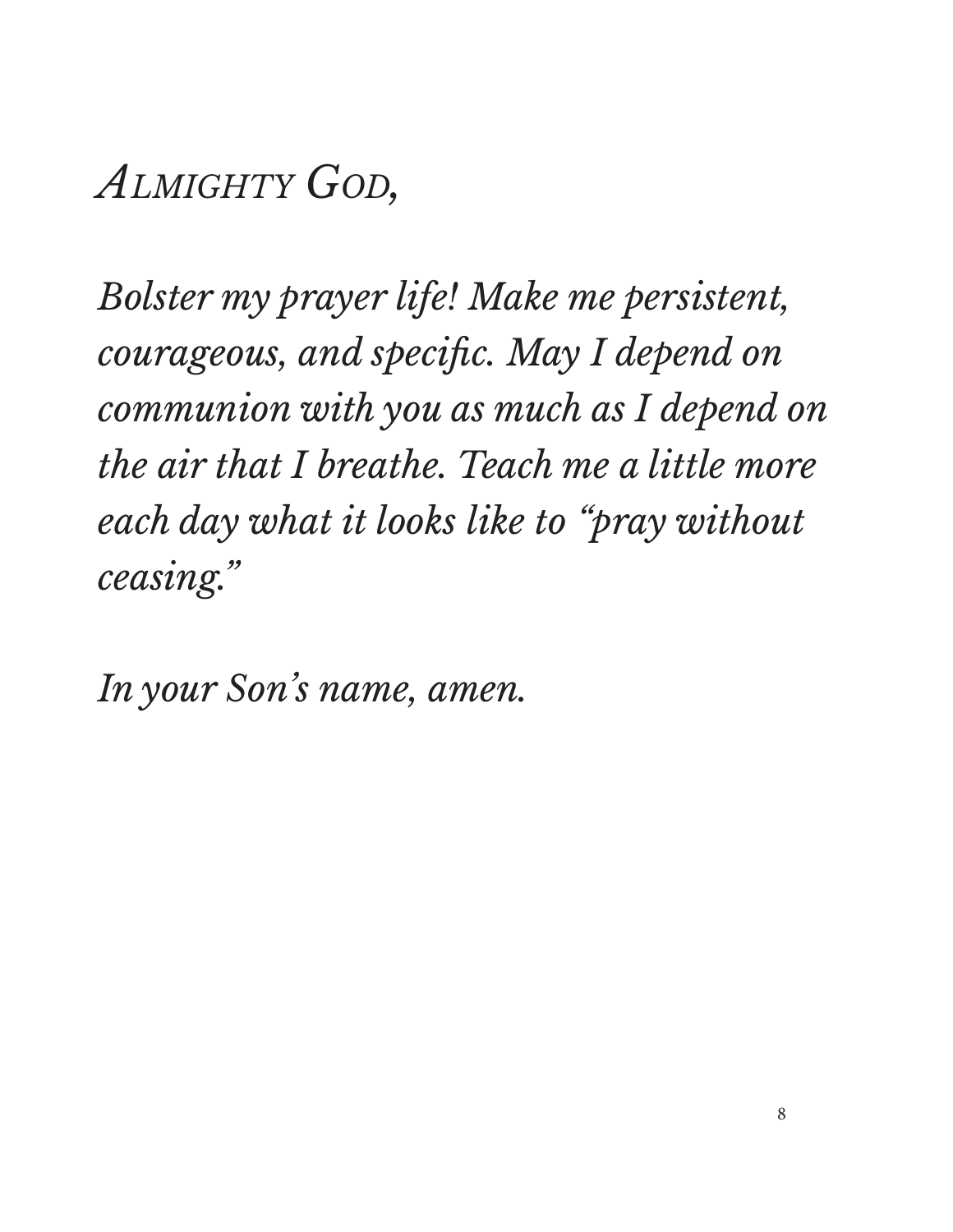*I desire to be characterized by gratitude. I admit that I am more prone to dwell on the negative than the positive and to pine after the what-ifs rather than bask in the "alreadys." Give me the grace to truly rejoice in the many good gifts you have given.*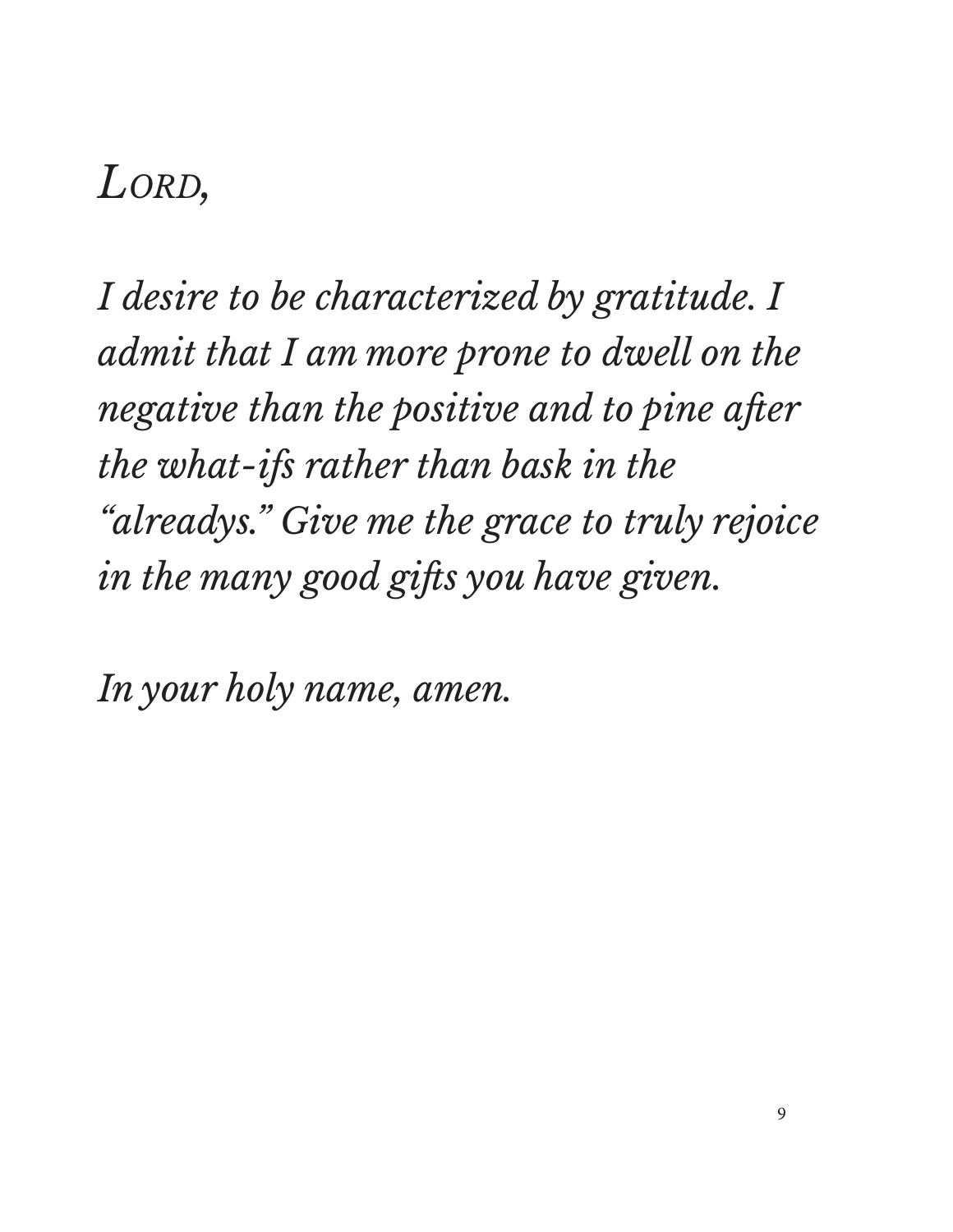*Thank you for the gift of another day of life! I praise you in advance for all that it holds. I give you the worries, anxieties, and fears that I am experiencing now and those that are yet to come. Carry them for me, and keep my focus on seeking your kingdom in every interaction and duty that confronts me today.*

*In Jesus' name, amen.*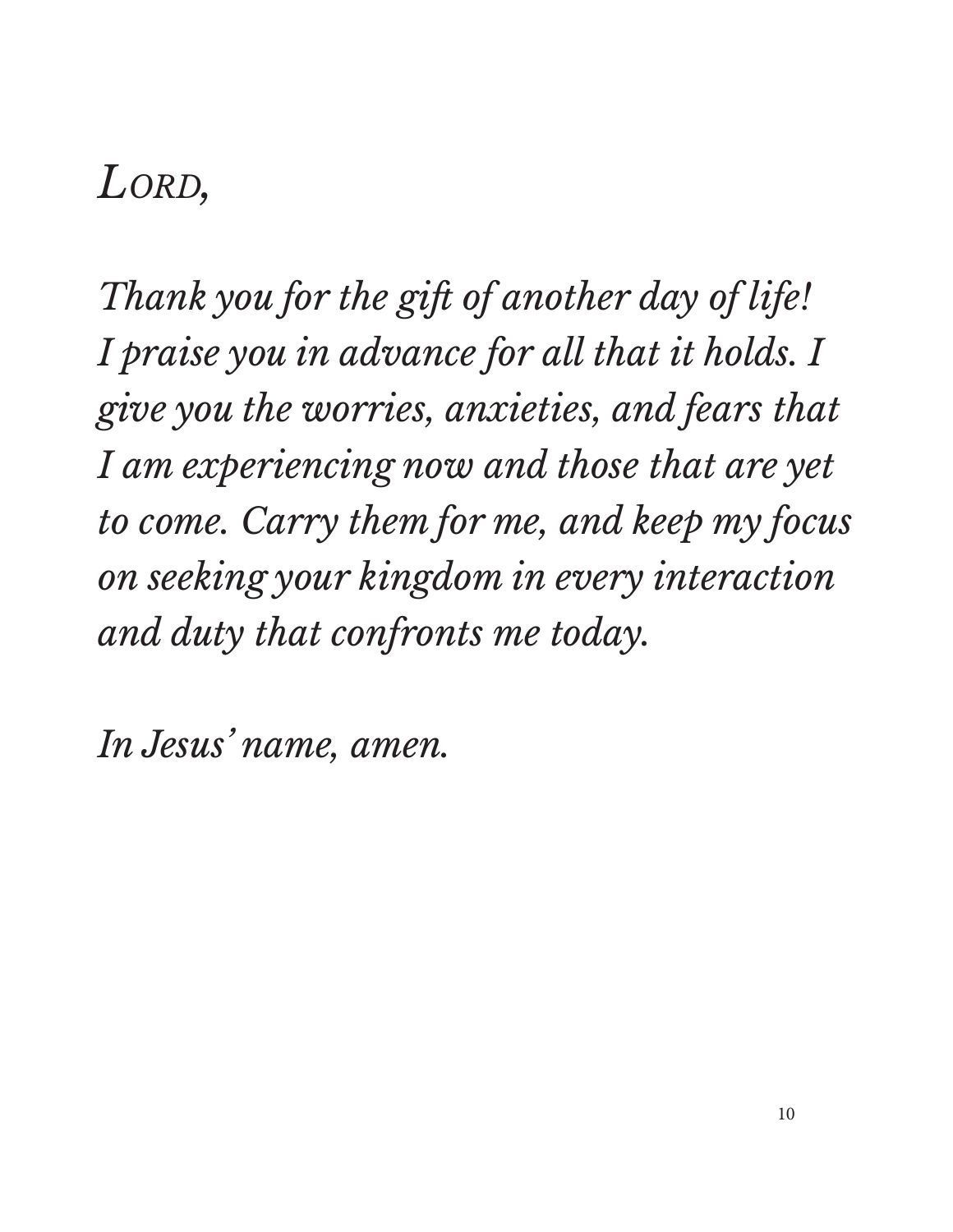*I confess that I have chosen worry instead of peace. I have chosen irritation rather than calm. Time after time I give into my flesh rather than renounce it. Have mercy on my weary heart. By your Spirit give me the strength to abide in you rather than dwell on my earthly circumstances. Remind me today that my inner peace does not depend on temporal situations or fickle people but on you, my unchanging and loving Father.*

*In your name, amen.*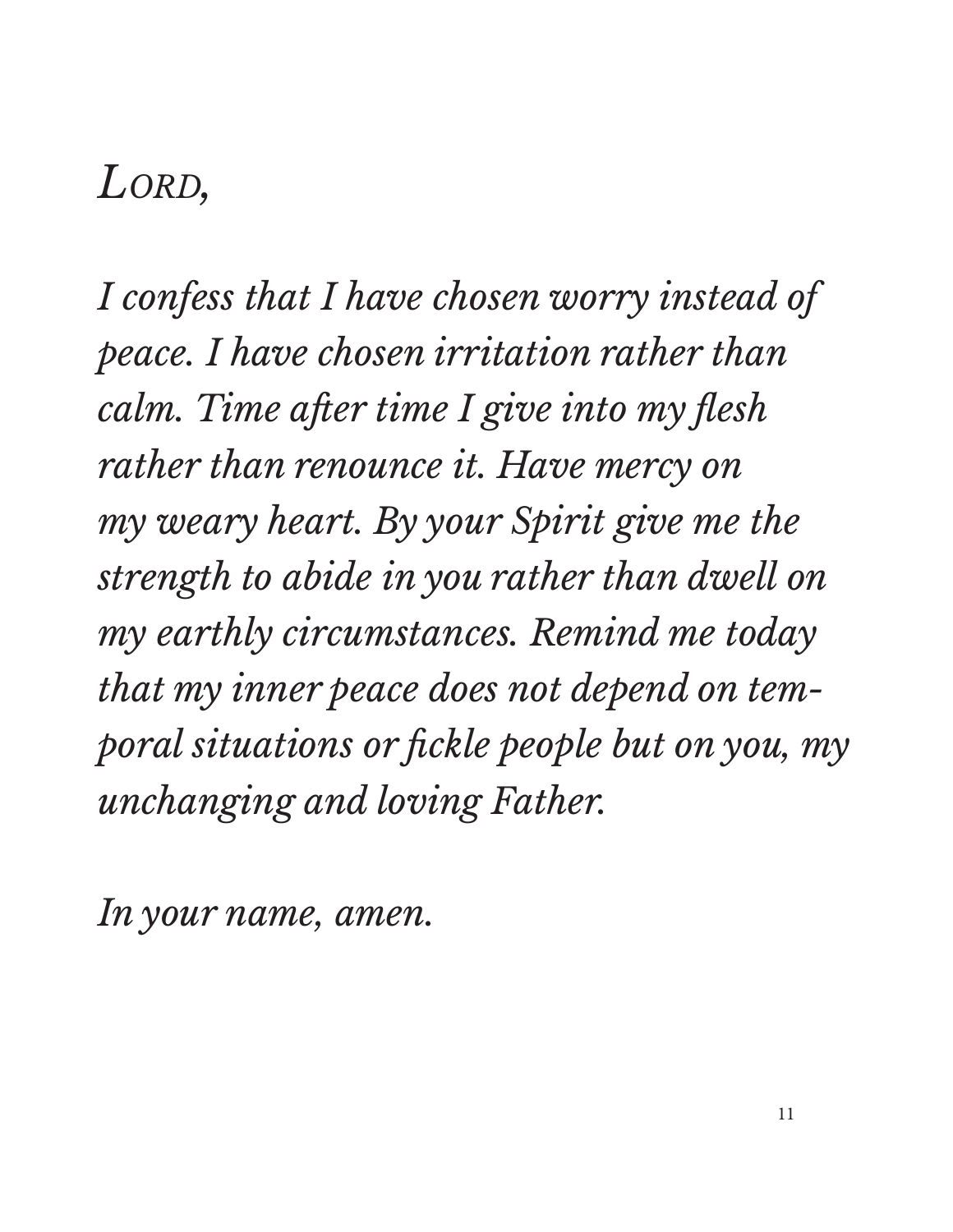*Thank you that "before a word is on my tongue you, Lord, know it completely" (Ps. 139:4 NIV). Thank you that there are no surprises with you. Help me find deep comfort in the fact that you are unshockable, and nothing is too great, too terrible, too large, or too heavy for you. Help me see the problems that face me today in light of how big you are. May I learn to trust you more and myself less.*

*Amen.*